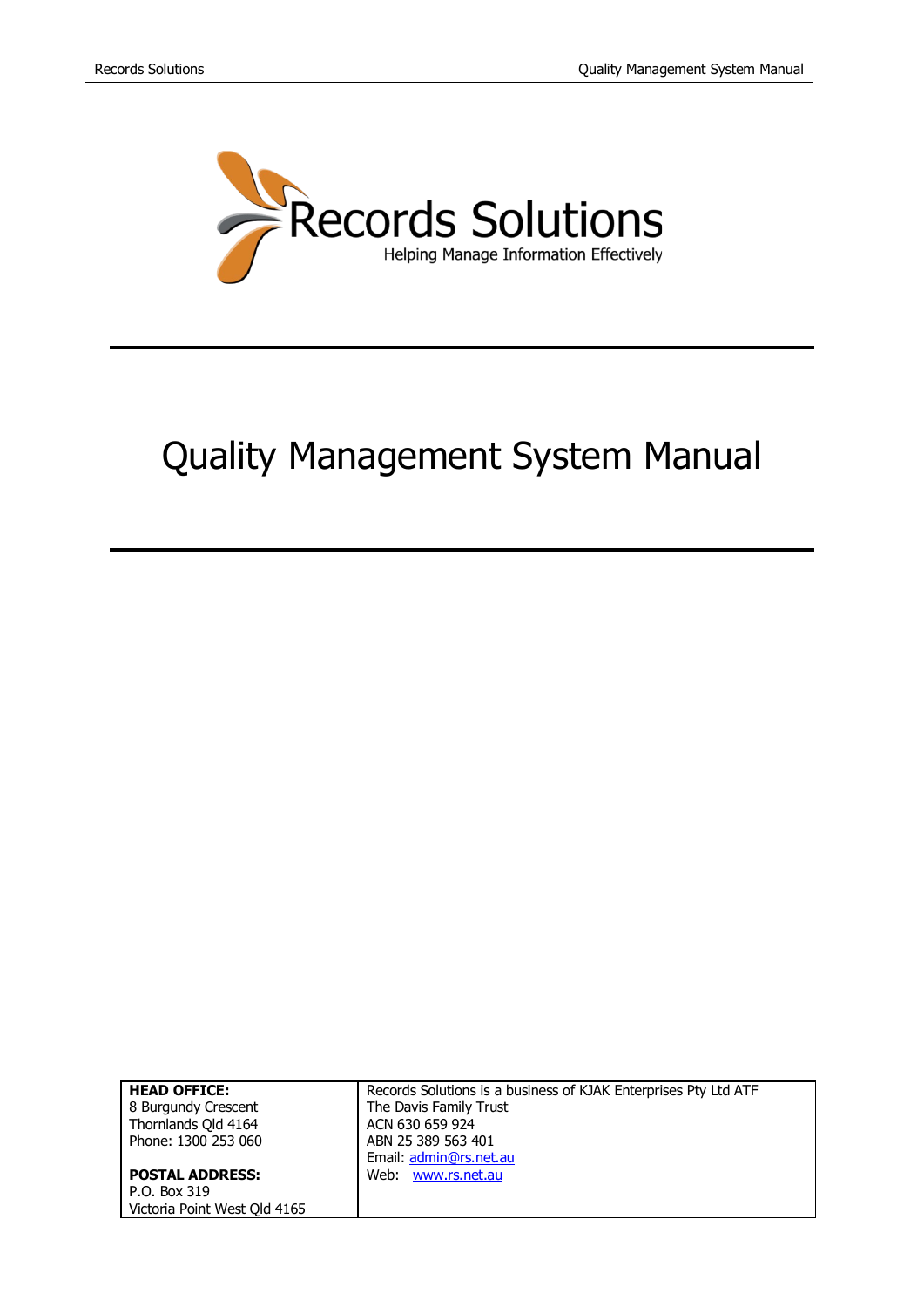| <b>Version</b> | Date       | <b>Author</b> | <b>Comments</b>                                                           |
|----------------|------------|---------------|---------------------------------------------------------------------------|
| 1.0            | 13/08/2004 | G. Wilson     | Original Draft                                                            |
| 2.0            | 05/05/2005 | J. Sim        | Revised Policy Statement and document custodians                          |
| 3.0            | 27/11/2006 | R. Weller     | Revise Membership of Quality Management<br>Committee                      |
| 4.0            | 27/11/2007 | J. Sim        | Update to Quality Management Committee &<br>adjustment to scope statement |
| 5.0            | 06/04/2010 | J. Sim        | Complete review and updated with company name<br>changes                  |
| 6.0            | 02/10/2012 | J. Sim        | Bi-annual review                                                          |
| 7.0            | 02/02/2019 | K. Davis      | Review and updated with company changes                                   |
| 8.0            | 05/01/2022 | N Taia        | Annual review                                                             |

Document History:

Document Authorisation:

| Director:        | Quality Manager: |
|------------------|------------------|
| Keith Davis      | Angela Davis     |
| Date: 01/02/2019 | Date: 01/02/2019 |

Intellectual Property

The information, processes, procedures, solutions and models provided in this document remain the intellectual property of Records Solutions and are subject to Copyright. They are provided for the express purpose of this proposal only and are not to be utilised for any other purpose without the written permission of Records Solutions (KJAK Enterprises Pty Ltd.)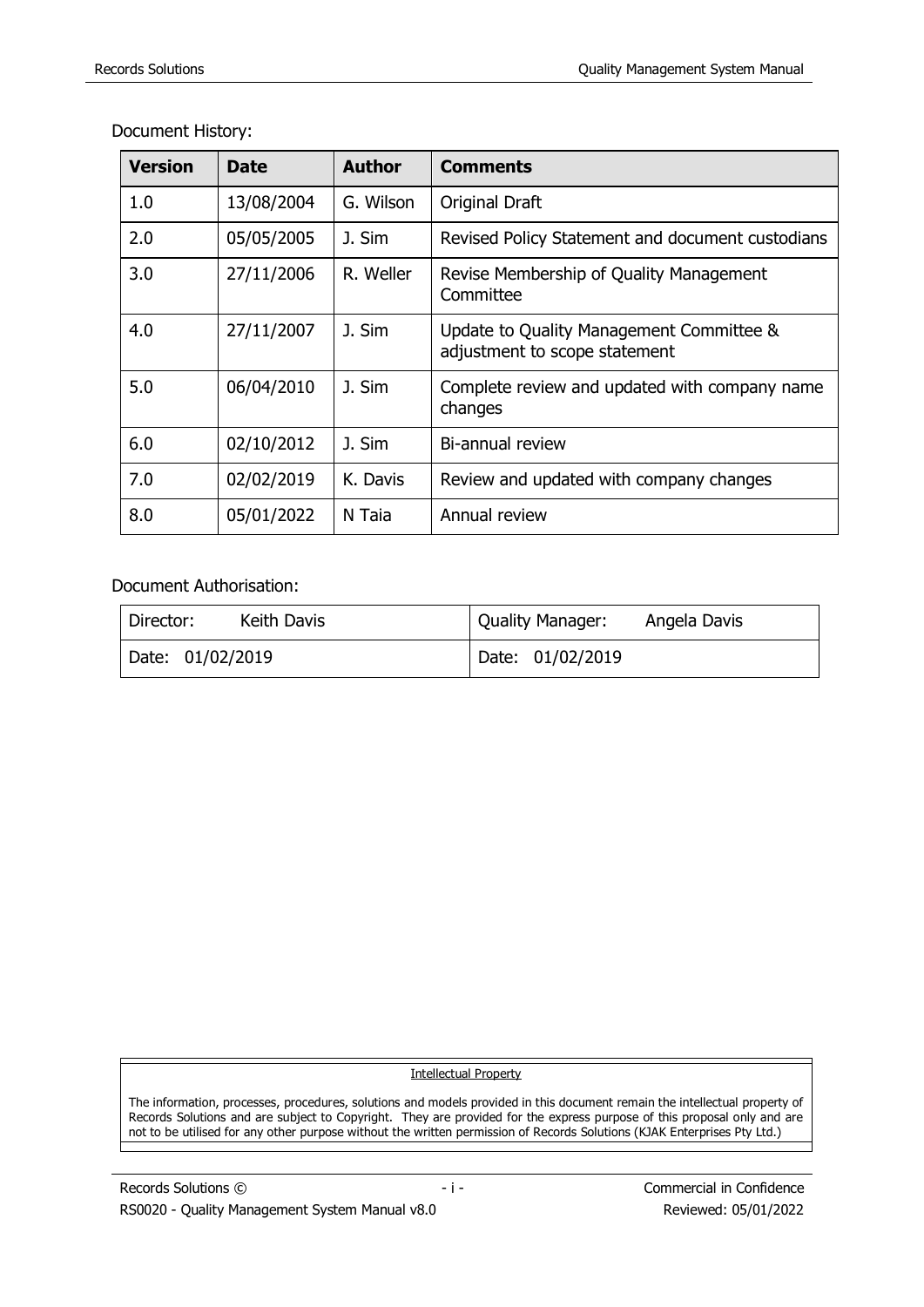# Table of Contents

| 4.2 Quality Corrective Action and Feedback for Quality Documents  6 |  |
|---------------------------------------------------------------------|--|
|                                                                     |  |
|                                                                     |  |
|                                                                     |  |
|                                                                     |  |
|                                                                     |  |
|                                                                     |  |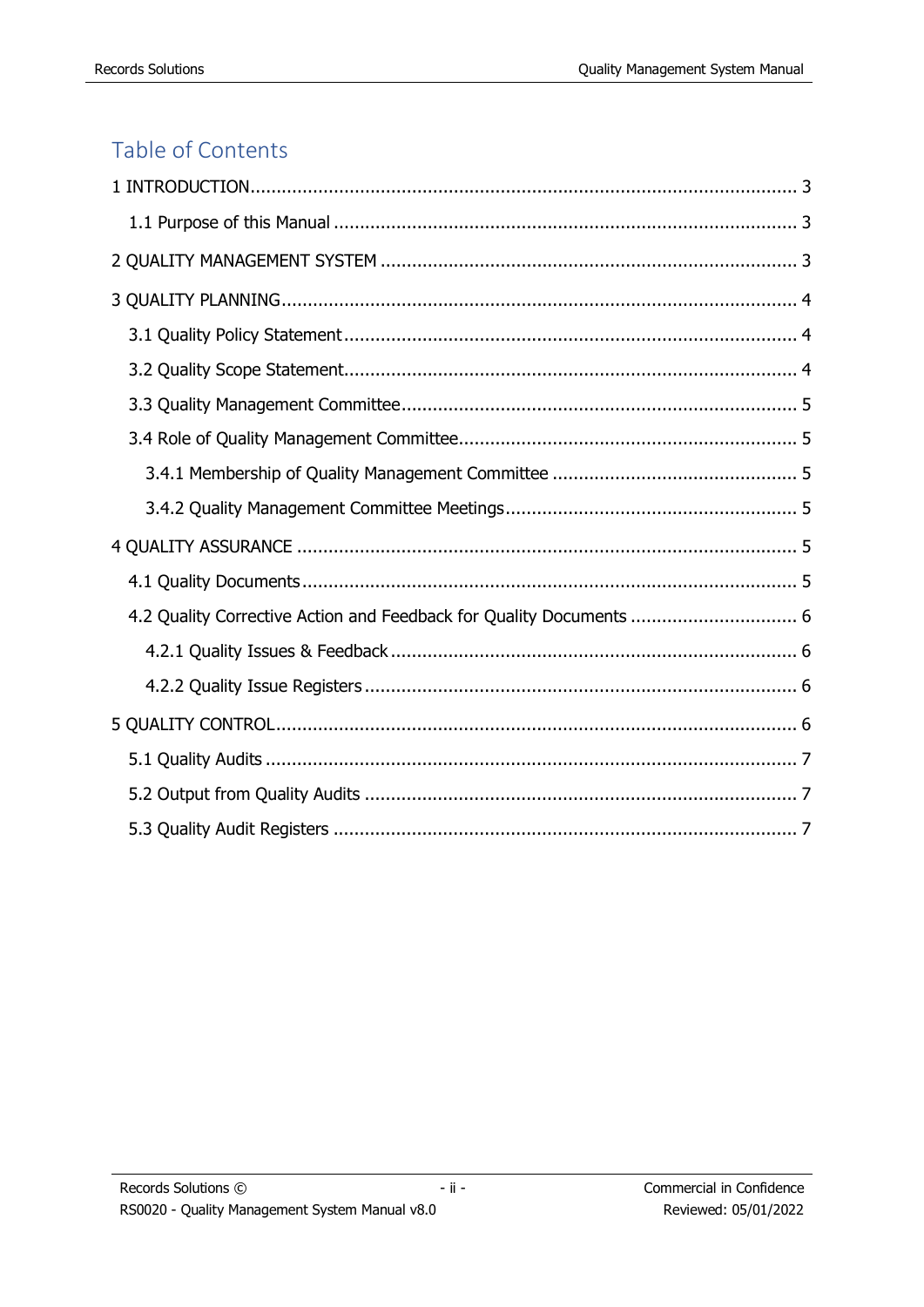# <span id="page-3-0"></span>1 Introduction

#### <span id="page-3-1"></span>1.1 Purpose of this Manual

The purpose of this manual is to describe the Records Solutions' Quality Management System and how it operates.

# <span id="page-3-2"></span>2 Quality Management System

Records Solutions' Quality Management System will comprise of four components:

- 1. Quality Planning
- 2. Quality Assurance
- 3. Quality Control
- 4. Corrective Action and Feedback

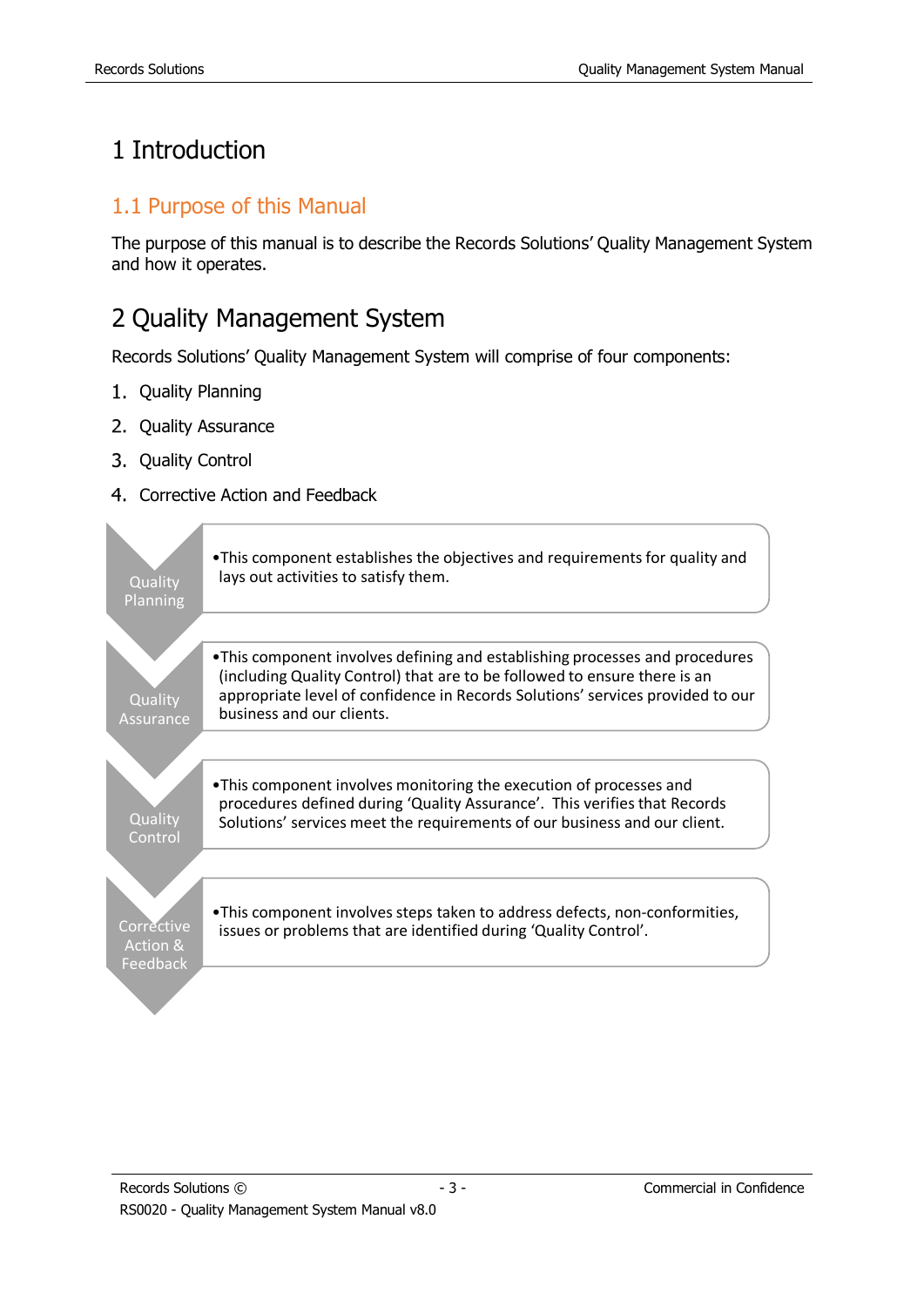# <span id="page-4-0"></span>3 Quality Planning

### <span id="page-4-1"></span>3.1 Quality Policy Statement

Records Solutions will provide services which consistently meet our customer's expectations in the most cost-effective manner. To meet this objective it is our policy to maintain a Quality Management System throughout our company's operation. This system comprising of written policies, processes and procedures will enable our activities to be carried out in a planned and systematic manner with the appropriate level of quality delivered to our business and our clients. We believe that to be part of a competitive market we must constantly aim at quality improvements.

All our employees understand this philosophy and appreciate that quality is the responsibility of everyone in the organisation. We are fully committed to the implementation of this policy and in this undertaking all employees are requested to comply with the company quality policy and objectives set out in our company quality and procedures manuals.

Quality will be achieved through diligent adherence to a quality framework developed and maintained by the Quality Management Committee. Records Solutions embraces the concept of partnerships and accordingly our quality framework is built around four (4) areas, with the overall goals in each area being:

- 1. To ensure that the methodology developed in proposing and undertaking any service is **feasible** employing an approach that is realistic, prudent, diplomatic and economical
- To approach each service task ensuring the **highest ethical and legal standards** will be observed and due regard is given to those persons who are involved with the project and are affected by its findings
- To ensure **utility** by producing advice and recommendations that are realistic and are accepted by and serve the information needs of the intended users
- To ensure **accuracy** of information revealed and conveyed from our services.

To support and ensure achievement of the identified goals, the quality framework incorporates a fifth assurance being:

A commitment to the establishment and maintenance of **quality administration processes and procedures** to manage both internal and external services.

## <span id="page-4-2"></span>3.2 Quality Scope Statement

The Records Solutions Quality Management System covers:

- Finance and Administration Services
- Consultancy Services
- Operations including Outsourcing Services and Archival Services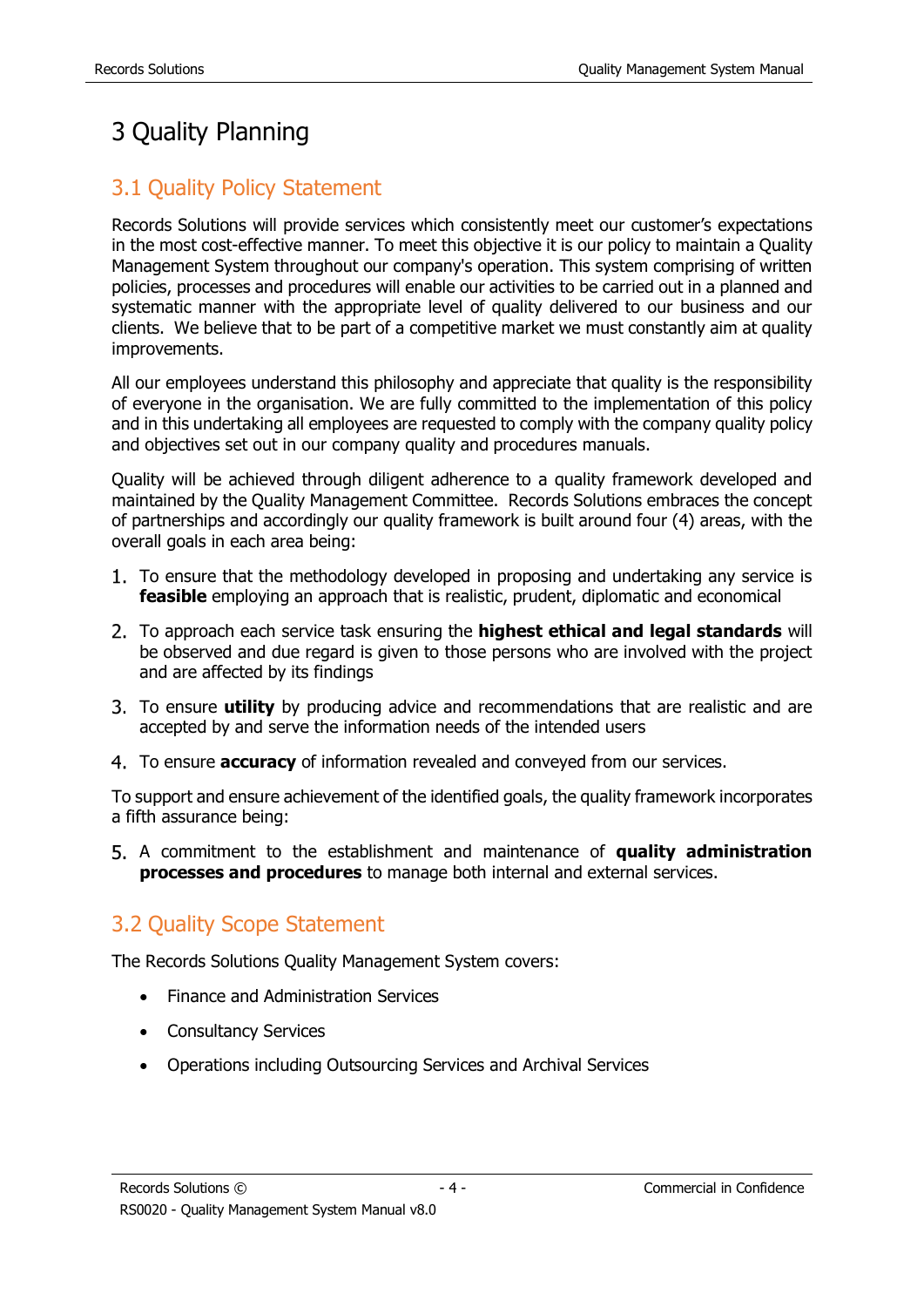# <span id="page-5-0"></span>3.3 Quality Management Committee

### <span id="page-5-1"></span>3.4 Role of Quality Management Committee

The Records Solutions Quality Management Committee will have overall responsibility for the management and delivery of the Quality Management System. Quality management however within Records Solutions is the responsibility of all Records Solutions' staff.

#### <span id="page-5-2"></span>3.4.1 Membership of Quality Management Committee

The Quality Management Committee will comprise of the Records Solutions' Quality Manager who will have overall control of the committee and Quality Coordinators who will be responsible for Quality within their own departments.

The current Quality Management Committee will comprise of the following positions as indicated below.

| <b>Quality Management Committee</b><br><b>Position</b> | <b>Responsible Person</b>                                  |
|--------------------------------------------------------|------------------------------------------------------------|
| <b>Quality Manager</b>                                 | Director, Records Solutions                                |
| <b>Quality Coordinator - Consulting</b>                | Consulting representative                                  |
| <b>Quality Coordinator - Operations</b>                | National Manager, Consulting and Projects<br>(or delegate) |
| Quality Coordinator - Finance/Administration           | Secretary                                                  |

#### <span id="page-5-3"></span>3.4.2 Quality Management Committee Meetings

The Quality Management Committee will meet at least annually and as required to review the Quality Management System.

## <span id="page-5-4"></span>4 Quality Assurance

Quality Assurance involves defining and establishing processes and procedures (including Quality Control) that are to be followed to ensure there is an appropriate level of confidence in Records Solutions' services provided to our business and our clients.

#### <span id="page-5-5"></span>4.1 Quality Documents

The following Quality Documents will be used by Records Solutions' staff to ensure that quality is delivered across all areas of Records Solutions:

| <b>Quality Document Name</b>                      | Document Custodian | <b>Document Review Period</b> |
|---------------------------------------------------|--------------------|-------------------------------|
| <b>Quality Management</b><br><b>System Manual</b> | Quality Manager    | Annually                      |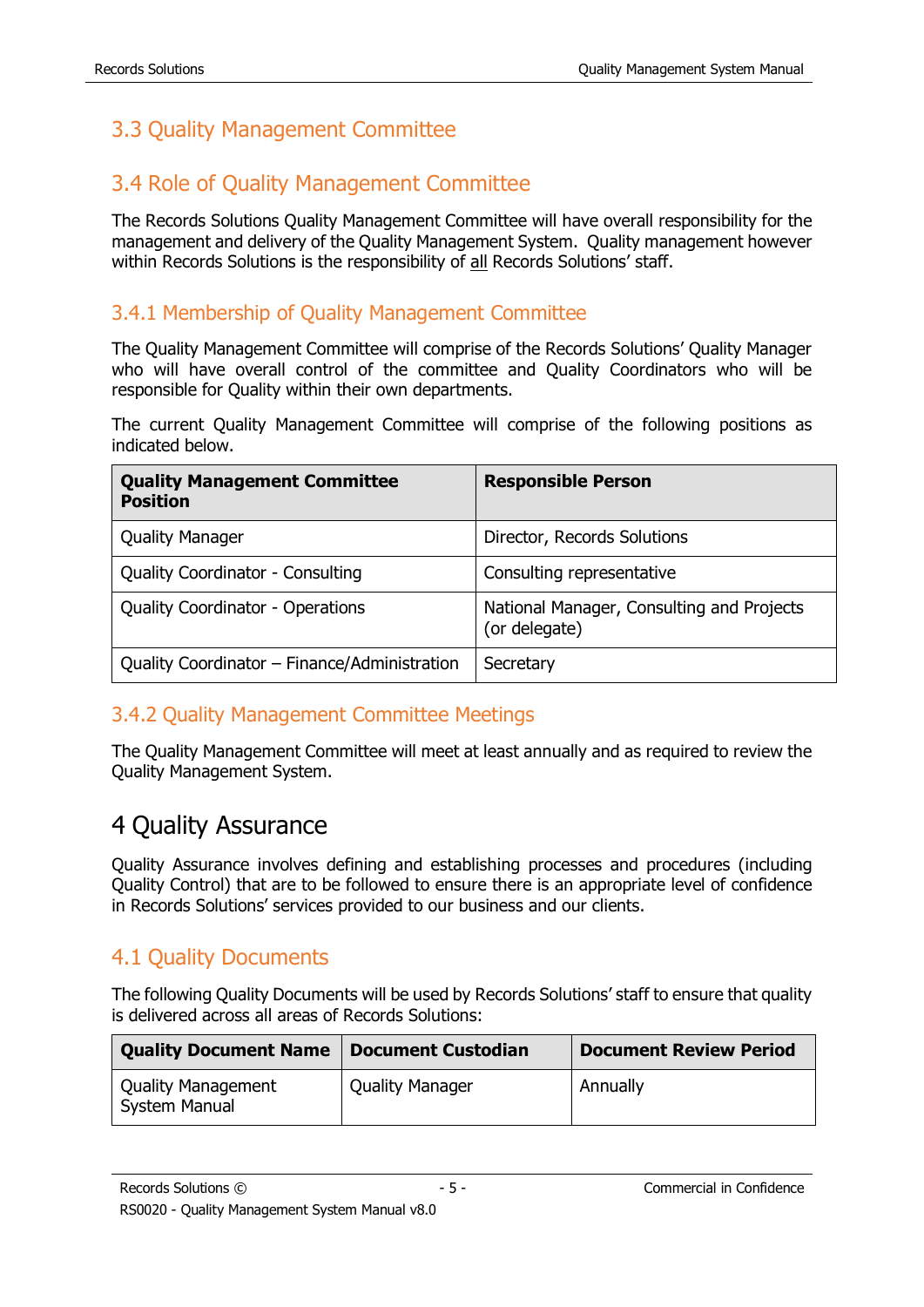| <b>Quality Document Name</b>                                          | <b>Document Custodian</b>                         | <b>Document Review Period</b> |
|-----------------------------------------------------------------------|---------------------------------------------------|-------------------------------|
| Consulting Quality and<br><b>Procedures Manual</b>                    | <b>Quality Coordinator -</b><br>Consulting        | Annually                      |
| Finance and Administration<br><b>Quality and Procedures</b><br>Manual | Quality Coordinator -<br>Finance/Administration   | Annually                      |
| <b>Records Solutions Client</b><br><b>Communication Standard</b>      | Quality Coordinator $-$<br>Finance/Administration | Annually                      |
| <b>Records Solutions</b><br>Document Control Strategy                 | <b>Quality Coordinator -</b><br>Consulting        | Annually                      |
| Records Solutions Titling<br><b>Standards</b>                         | Quality Coordinator -<br>Consulting               | Annually                      |

### <span id="page-6-0"></span>4.2 Quality Corrective Action and Feedback for Quality Documents

The Quality documents will not only be improved or corrected during the annual review process undertaken by Quality Coordinators but may also be improved or corrected resulting from staff feedback or from corrective action resulting from quality audits (refer to Section 5.1).

#### <span id="page-6-1"></span>4.2.1 Quality Issues & Feedback

Quality issues will be raised by Records Solutions staff as required using a Quality Issue and Feedback Form (RS0019) and forwarded to the relevant Quality Coordinator (i.e. 'document custodian').

#### <span id="page-6-2"></span>4.2.2 Quality Issue Registers

Quality issues raised by Records Solutions staff will be recorded in the Quality Issue and Feedback Register (RS0018) for each Records Solutions' department, by the relevant Quality Coordinator (i.e. 'document custodian'). Depending on the urgency or impact of the quality issue, these may be accumulated and then taken into consideration during the annual review of the quality document.

The Quality Issue and Feedback Register (RS0018) for each Records Solutions department will be viewed at least annually or as required by the Records Solutions Quality Manager as part of the annual review of the Quality Management System.

# <span id="page-6-3"></span>5 Quality Control

Quality control involves monitoring the execution of Records Solutions' processes and procedures for each department defined during quality assurance. Quality control also involves monitoring specific results obtained by Records Solutions' services to determine if they comply with relevant quality standards and or that the requirements of our business and our clients are being met.